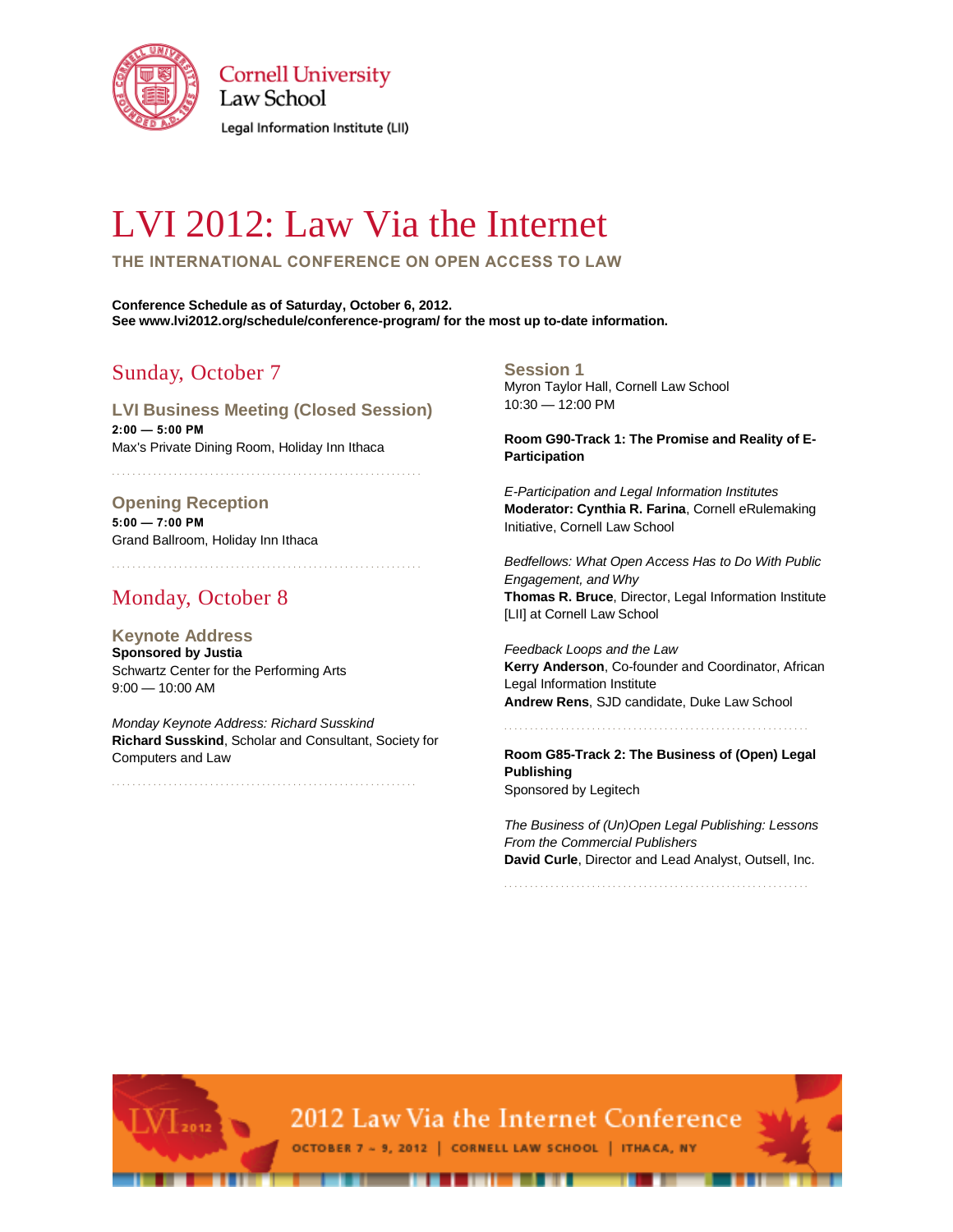#### **Room 390-Track 3: Free Law and Government Policy**

*The Role of Legislatures and Others in Promoting Access to Law*

**Gherardo Casini**, Secretary to the Board of the Global Center for ICT in Parliament, United Nations Department of Economic and Social Affairs

. . . . . . . . . . . . . . . . . . . . . . . . . . . . . . . . . . . . . . . . . . . . . . . . . . . . . . . . . . .

**Room 285-Track 4: Application Development for Open Access and Engagement** Sponsored by Legitech

*Observing the Unobservables in the United States Congress* **Joshua Tauberer**, Civic Hacker, GovTrack.us

. . . . . . . . . . . . . . . . . . . . . . . . . . . . . . . . . . . . . . . . . . . . . . . . . . . . . . . . . . .

**Room 290-Track 5: Data Organization and Legal Informatics** Sponsored by Legitech

*Legal Search for Everyone: The Google Scholar Approach* **Anurag Acharya**, Founding Engineer, Google Scholar

. . . . . . . . . . . . . . . . . . . . . . . . . . . . . . . . . . . . . . . . . . . . . . . . . . . . . . . . . . .

#### **Lunch**

**Sponsored by Fastcase** Foyer, Myron Taylor Hall, Cornell Law School **12:00 — 1:00 PM**

**Optional Tour of Cornell Law School Library** Meet in Foyer, Myron Taylor Hall, Cornell Law School **12:30 — 1:00 PM**

**Session 2** Myron Taylor Hall, Cornell Law School  $1:00 - 2:00$  PM

**Room G90-Track 1: The Promise and Reality of E-Participation**

*Beyond Cats & Kardashians – How to Build Meaningful Online Engagement* **Steve Ressler**, Founder and President, GovLoop.com

. . . . . . . . . . . . . . . . . . . . . . . . . . . . . . . . . . . . . . . . . . . . . . . . . . . . . . . . . . .

**Room G85-Track 2: The Business of (Open) Legal Publishing** Sponsored by Legitech

*When the Dog Catches the Car: CanLII's Evolution from Free Law Concept to Cornerstone of Canadian Legal Research to Potential Commercial Competitor* **Colin Lachance**, President and CEO, Canadian Legal Information Institute (CanLII)

. . . . . . . . . . . . . . . . . . . . . . . . . . . . . . . . . . . . . . . . . . . . . . . . . . . . . . . . . . .

#### **Room 390-Track 3: Free Law and Government Policy**

*Reconsidering the Meaning of "Free Access to Legal Information" After the Hague "Guiding Principles"* **Graham Greenleaf**, Professor of Law & Information Systems, University of New South Wales **Andrew Mowbray**, Professor of Law and Information Technology, University of Technology **Philip Chung**, Executive Director, AustLII

. . . . . . . . . . . . . . . . . . . . . . . . . . . . . . . . . . . . . . . . . . . . . . . . . . . . . . . . . . .

**Room 285-Track 4: Application Development for Open Access and Engagement** Sponsored by Legitech

*Wrangling Court Data on a National Level* **Michael Lissner**, Co-founder and Lead Developer, **CourtListener** 

*Developing a Real Free Law Reporter as the Source of Court Opinions*

**Elmer R. Masters**, Director of Internet Development, Center for Computer-Assisted Legal Instruction (CALI)

**Room 290-Track 5: Data Organization and Legal Informatics** Sponsored by Legitech

. . . . . . . . . . . . . . . . . . . . . . . . . . . . . . . . . . . . . . . . . . . . . . . . . . . . . . . . . . .

*Citation t1/2: Evolution of Supreme Court of Canada Decisions' "Half-Life" 1900-2000* **Daniel Poulin**, Professor, Faculty of Law of the University of Montreal **Philippe Grand'Maison**, Student, University of Montreal Faculty of Law

. . . . . . . . . . . . . . . . . . . . . . . . . . . . . . . . . . . . . . . . . . . . . . . . . . . . . . . . . . .



OCTOBER 7 - 9, 2012 | CORNELL LAW SCHOOL | ITHACA, NY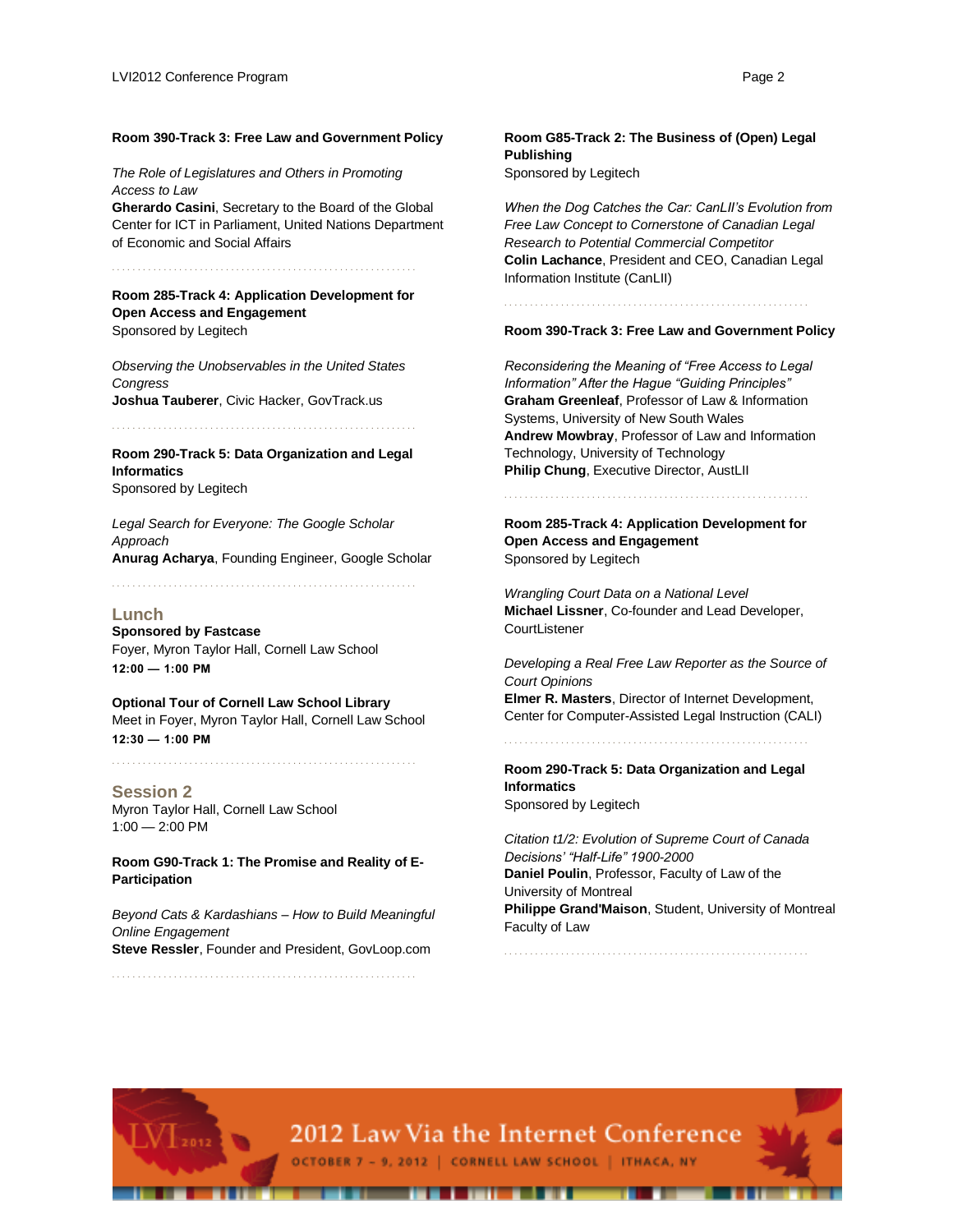#### **Session 3**

Myron Taylor Hall, Cornell Law School 2:30 — 3:30 PM

#### **Room G90-Track 1: The Promise and Reality of E-Participation**

*The Promise and Reality of E-Participation I* **Moderator: Dmitry Epstein**, Cornell eRulemaking Initiative, Cornell Law School

*Participation 2.0: Online Engagement and Democracy* **Paul Hirsch**, Assistant Professor, SUNY College of Environmental Science and Forestry / Maxwell School of Syracuse University

**Tina Nabatchi**, Assistant Professor of Public Administration and International Affairs, Maxwell School of Citizenship and Public Affairs, Syracuse University

*E-Government and Its Limitations: Assessing the True Demand Curve for Citizen Participation* **David Karpf**, Assistant Professor, George Washington **University** 

**Room G85-Track 2: The Business of (Open) Legal Publishing**

. . . . . . . . . . . . . . . . . . . . . . . . . . . . . . . . . . . . . . . . . . . . . . . . . . . . . . . . . . .

Sponsored by Legitech

*The Capacity to Endure: Leveraging the Question of Sustainable Free Access in the New Zealand Context* **Donna Buckingham**, Founder and Director, New Zealand Legal Information Institute (NZLII)

. . . . . . . . . . . . . . . . . . . . . . . . . . . . . . . . . . . . . . . . . . . . . . . . . . . . . . . . . . .

**Room 390-Track 3: Free Law and Government Policy**

*Legislative Information: A Legislative History* **Anne L. Washington**, Assistant Professor, George Mason University

. . . . . . . . . . . . . . . . . . . . . . . . . . . . . . . . . . . . . . . . . . . . . . . . . . . . . . . . . . .

**Room 285-Track 4: Application Development for Open Access and Engagement** Sponsored by Legitech

*Building a Free, Open Source Legal Citator* **Rowyn McDonald**, Graduate, UC Berkeley School of Information **Brian Carver**, Assistant Professor, UC Berkeley School of Information

*Hypertext Markup in Bilingual Environment: The Challenge for HKLII* **Alex Fung**, Senior Project Officer, Hong Kong Legal Information Institute

**Room 290-Track 5: Data Organization and Legal Informatics**

. . . . . . . . . . . . . . . . . . . . . . . . . . . . . . . . . . . . . . . . . . . . . . . . . . . . . . . . . . .

Sponsored by Legitech

*Searching without Search Terms: Mapping Concepts to Authorities in Law*  **Philip Chung, Executive Director, AustLII** 

**Andrew Mowbray**, Professor of Law and Information Technology, University of Technology, Sydney **Graham Greenleaf**, Professor of Law & Information Systems, University of New South Wales, Sydney, Australia

. . . . . . . . . . . . . . . . . . . . . . . . . . . . . . . . . . . . . . . . . . . . . . . . . . . . . . . . . . .

2012 Law Via the Internet Conference OCTOBER 7 - 9, 2012 | CORNELL LAW SCHOOL | ITHACA, NY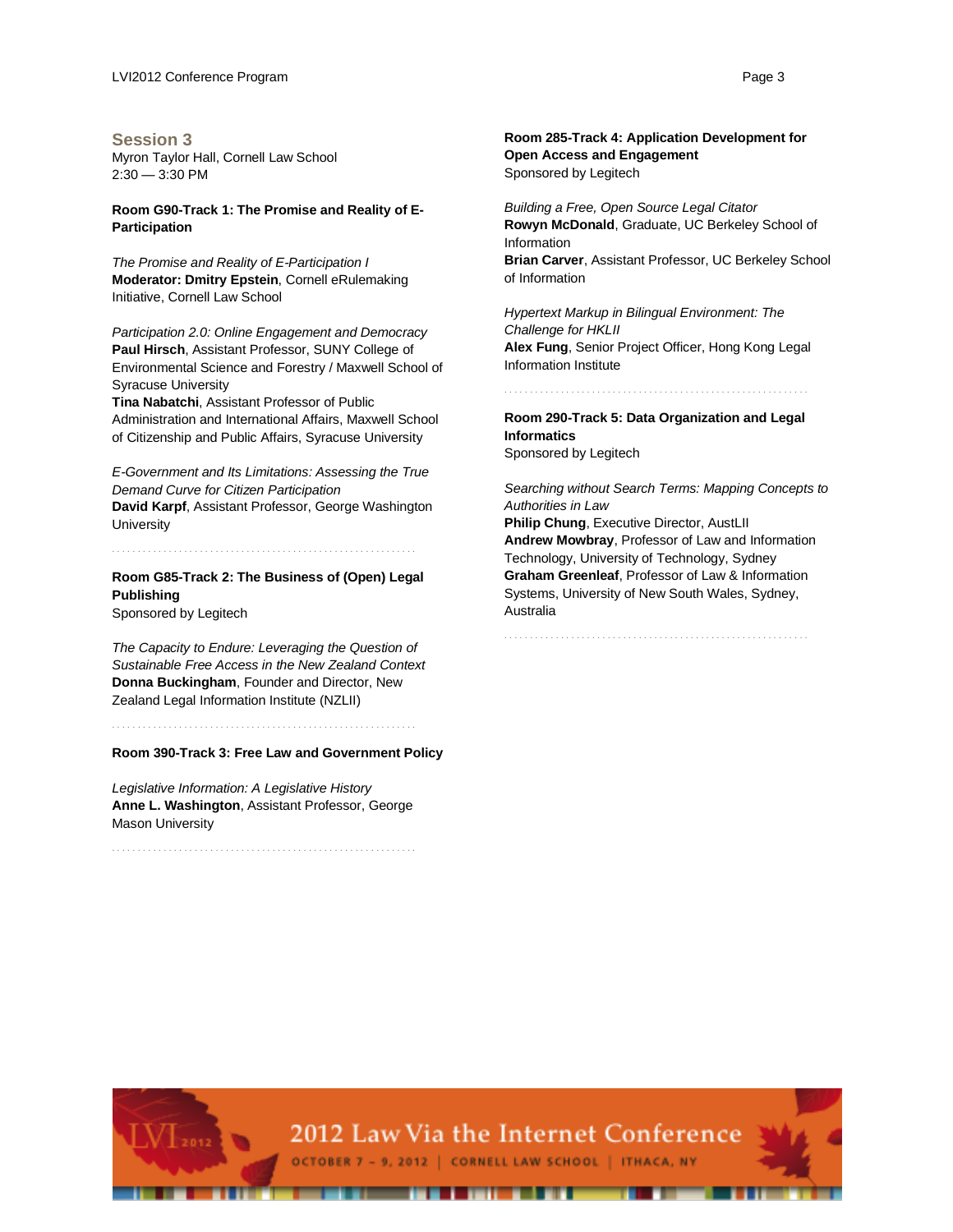#### **Session 4**

Myron Taylor Hall, Cornell Law School 4:00 — 5:00 PM

#### **Room G90-Track 1: The Promise and Reality of E-Participation**

*The Promise and Reality of E-Participation II* **Moderator: Mary Newhart**, Cornell eRulemaking Initiative, Cornell Law School

*Under the Hood of Online Civic Participation: Lessons from the Regulation Room* **Dmitry Epstein**, Cornell eRulemaking Initiative, Cornell Law School **Jackeline Solivan**, Cornell eRulemaking Initiative, Cornell Law School

*The Promise and Peril of Using ICTs to Advance the Rule of Law and Access to Justice* **Rebecca Vernon**, Affiliated Researcher, Cornell eRulemaking Initiative, Cornell Law School

. . . . . . . . . . . . . . . . . . . . . . . . . . . . . . . . . . . . . . . . . . . . . . . . . . . . . . . . . . . **Room G85-Track 2: The Business of (Open) Legal** 

**Publishing** Sponsored by Legitech

*Justia on Sustainable Business Models for Open Access* **Timothy Stanley**, Justia.com

**Room 390-Track 3: Free Law and Government Policy**

. . . . . . . . . . . . . . . . . . . . . . . . . . . . . . . . . . . . . . . . . . . . . . . . . . . . . . . . . . .

*Can We Trust What's Online? Conclusions from the National Inventory of Legal Materials* **Tina S. Ching**, Electronic Services Librarian, Seattle University School of Law **Emily Feltren**, Director of Government Relations, American Association of Law Libraries **Judy Gaskell**, Librarian of the Court (ret.), United States Supreme Court Library

. . . . . . . . . . . . . . . . . . . . . . . . . . . . . . . . . . . . . . . . . . . . . . . . . . . . . . . . . . .

**Room 285-Track 4: Application Development for Open Access and Engagement** Sponsored by Legitech

*Uniform Tools for Legal Referencing [citation needed]* **Frank Bennett**, Associate Professor, Graduate School of Law, Nagoya University, Japan

*Reflex 2: A Look at the Internals of an Automated Legislative Citator* **Marc-André Morissette**, Director of Technology, Lexum

**Room 290-Track 5: Data Organization and Legal Informatics**

. . . . . . . . . . . . . . . . . . . . . . . . . . . . . . . . . . . . . . . . . . . . . . . . . . . . . . . . . . .

Sponsored by Legitech

*The Impact of Semantic Web Technologies on Legal Provisions Accessibility: Reasoning over Implicit Patterns* **Enrico Francesconi**, Researcher, CNR-ITTIG **Ginevra Peruginelli**, Legal Researcher, Institute of Theory and Techniques of Legal Information of CNR (ITTIG)

. . . . . . . . . . . . . . . . . . . . . . . . . . . . . . . . . . . . . . . . . . . . . . . . . . . . . . . . . . .

. . . . . . . . . . . . . . . . . . . . . . . . . . . . . . . . . . . . . . . . . . . . . . . . . . . . . . . . . . .

**LII@20 Gala** Barton Hall, Cornell University **7:00 — 11:00 PM**



. . . . . . . . . . . .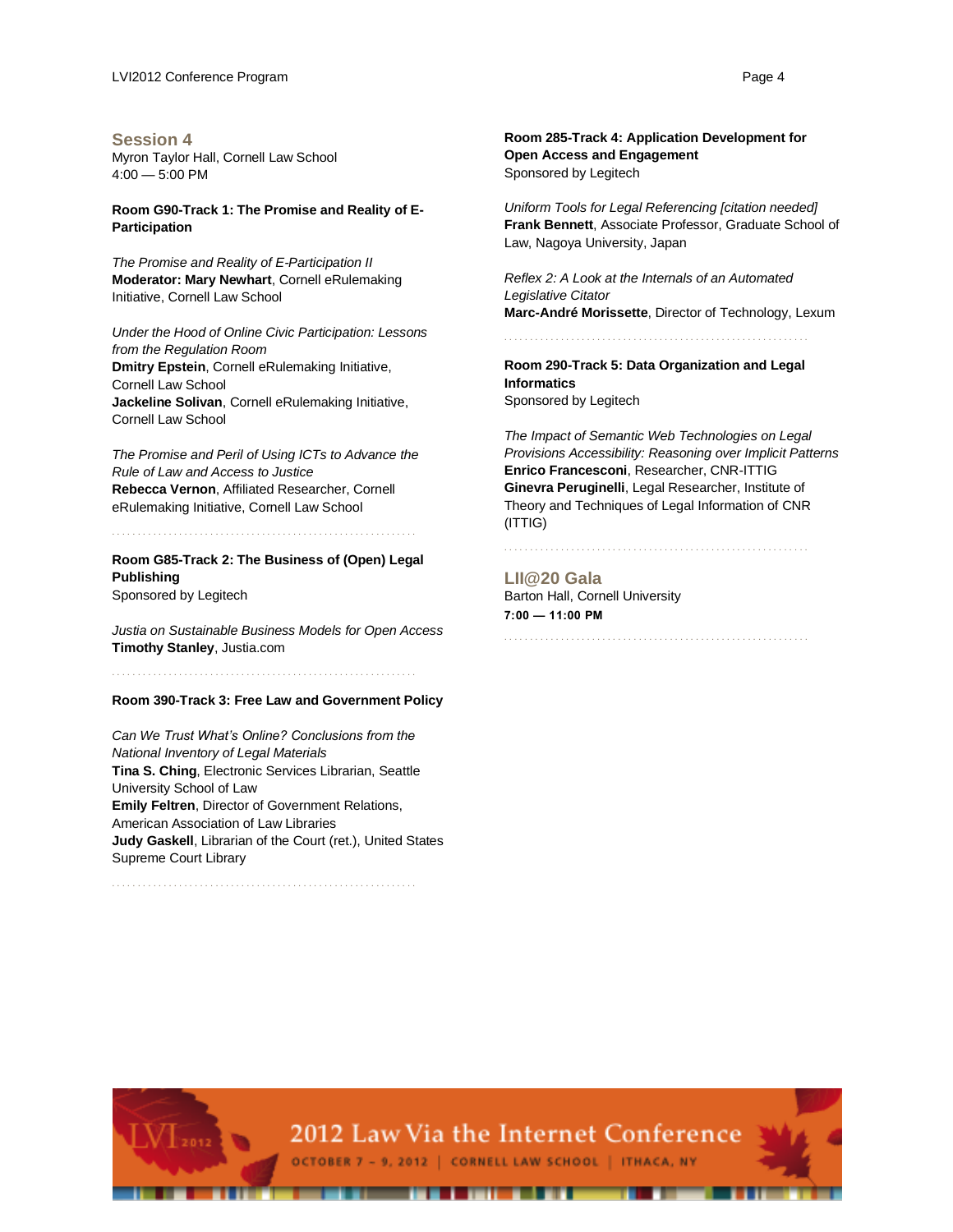## Tuesday, October 9

**Keynote Address**

**Sponsored by Justia** Schwartz Center for the Performing Arts 9:00 — 10:00 AM

*Tuesday Keynote Address: Clay Shirky* **Clay Shirky, Writer**, Consultant, and Teacher on New Technology and Social Media , New York University

. . . . . . . . . . . . . . . . . . . . . . . . . . . . . . . . . . . . . . . . . . . . . . . . . . . . . . . . . . .

#### **Session 5**

Myron Taylor Hall, Cornell Law School 10:30 — 12:00 PM

#### **Room G90-Track 1: The Promise and Reality of E-Participation**

*E-Participation: Cases from Around the World* **Moderator: Dmitry Epstein**, Cornell eRulemaking Initiative, Cornell Law School

*Voice and Accountability: The effects of e-Government on the Quality of Political Institutions* **Joan-Josep Vallbé**, Assistant Professor of Political Science, University of Barcelona **Núria Casellas**, Assistant Professor of Jurisprudence, Autonomous University of Barcelona

*Cases of Political Crowdsourcing in Morocco* **Tarik Nesh-Nash**, CEO, Software Centre

*E-participation in Local Climate Initiatives: From Collective Engagement to Measurable Impacts?* **Georg Aichholzer**, Principal Senior Researcher, Institute of Technology Assessment (ITA), Austrian Academy of **Sciences** 

. . . . . . . . . . . . . . . . . . . . . . . . . . . . . . . . . . . . . . . . . . . . . . . . . . . . . . . . . . .

**Room G85-Track 2: The Business of (Open) Legal Publishing** Sponsored by Legitech

*Working with Free Access to Law Initiatives: Narratives from Africa* 

**Ann Muthoni Asugah**, Assistant Editor and Team Leader, Laws of Kenya Department at the National Council for Law Reporting **Bridget Osho**, Coordinator, Sierra Leone Legal Information Institute (Sierra Lii) **Gugu Vilakati**, Community Website Content Developer, **AfricanLII Jane Mugala**, Coordinator, Uganda Legal Information Institute (ULII) **Mateyu Sisya**, Coordinator, Malawi Legal Information Institute (Malawilii) **Thelma Mary Julie**, Documentation Officer and Coordinator, SeyLII **Ufuoma Lamikanra**, Ag. Institute Librarian, Nigerian Institute of Advanced Legal Studies (NIALS), University of Lagos Campus **Kerry Anderson**, Co-founder and Coordinator, African Legal Information Institute **Mariya Badeva-Bright**, Co-founder, African Legal Information Institute

#### **Room 390-Track 3: Free Law and Government Policy**

. . . . . . . . . . . . . . . . . . . . . . . . . . . . . . . . . . . . . . . . . . . . . . . . . . . . . . . . . . .

*Reporting the Law in Perennial Time* **Frank Wagner**, Reporter of Decisions (Ret.), Supreme Court of the United States

. . . . . . . . . . . . . . . . . . . . . . . . . . . . . . . . . . . . . . . . . . . . . . . . . . . . . . . . . . .

**Room 285-Track 4: Application Development for Open Access and Engagement** Sponsored by Legitech

*Lawyering in the Digital Age: Technology Collaborations for Access to Justice*

**Brian Donnelly**, Director of Educational Technology and Lecturer in Law, Columbia Law School **Conrad Johnson**, Clinical Professor of Law, Columbia Law School

*Law Students, Technology, 21st Century Law Practice and the Access to Justice Gap* **John Mayer**, Executive Director, Center for Computer-Assisted Legal Instruction (CALI)

. . . . . . . . . . . . . . . . . . . . . . . . . . . . . . . . . . . . . . . . . . . . . . . . . . . . . . . . . . .



. . . . . . . . . . . . .

OCTOBER 7 - 9, 2012 | CORNELL LAW SCHOOL | ITHACA, NY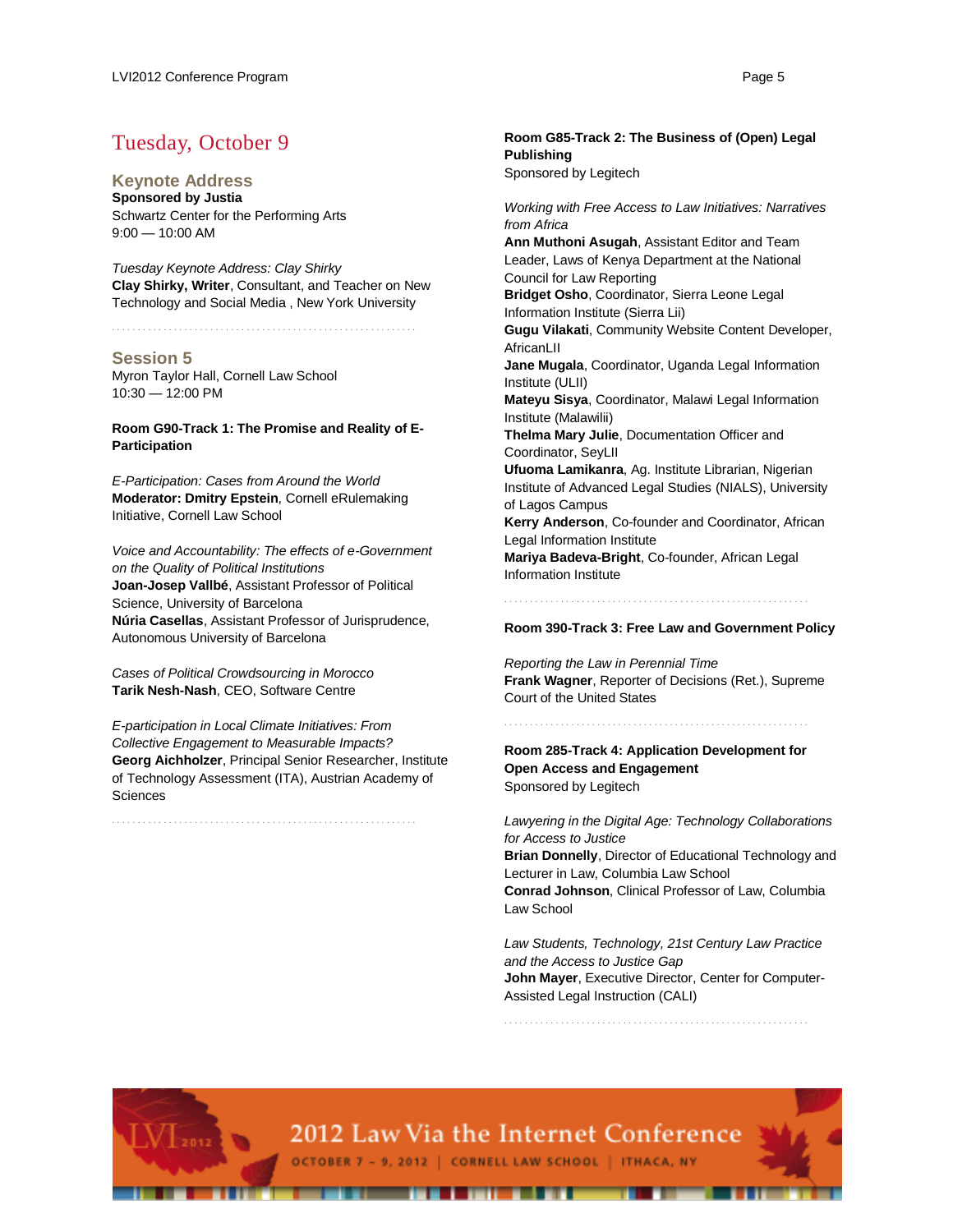**Room 290-Track 5: Data Organization and Legal Informatics** Sponsored by Legitech

*Mining Legal Gold: A Social Approach to Navigating a Multimedia Legal Archive* **Jerry Goldman**, Research Professor of Law, Chicago-Kent College of Law **Matt Gruhn**, Technical Lead, Oyez Project

. . . . . . . . . . . . . . . . . . . . . . . . . . . . . . . . . . . . . . . . . . . . . . . . . . . . . . . . . . .

#### **Lunch**

**Sponsored by Fastcase** Foyer, Myron Taylor Hall, Cornell Law School **12:00 — 1:00 PM**

**Optional Tour of Cornell Law School Library** Meet in Foyer, Myron Taylor Hall, Cornell Law School **12:30 — 1:00 PM**

. . . . . . . . . . . . . . . . . . . . . . . . . . . . . . . . . . . . . . . . . . . . . . . . . . . . . . . . . . .

#### **Session 6**

Myron Taylor Hall, Cornell Law School 1:00 — 2:00 PM

**Room G90-Track 1: The Promise and Reality of E-Participation**

*Creating Public Value through Government Innovation: The Case of Open Government* **Theresa A. Pardo**, Director of the Center for Technology in Government, SUNY Albany

. . . . . . . . . . . . . . . . . . . . . . . . . . . . . . . . . . . . . . . . . . . . . . . . . . . . . . . . . . .

**Room G85-Track 2: The Business of (Open) Legal Publishing** Sponsored by Legitech

*3.5*″ *to 30*″ **Ivan Mokanov**, Directeur exécutif / Executive Director, Lexum

. . . . . . . . . . . . . . . . . . . . . . . . . . . . . . . . . . . . . . . . . . . . . . . . . . . . . . . . . . .

#### **Room 390-Track 3: Free Law and Government Policy**

*Keeping your Eye on the Ball: Current Awareness for Policy-making Based on Free Legal Resources* **Pierre-Paul Lemyre**, Director of Business Development, Lexum

. . . . . . . . . . . . . . . . . . . . . . . . . . . . . . . . . . . . . . . . . . . . . . . . . . . . . . . . . . .

**Room 285-Track 4: Application Development for Open Access and Engagement** Sponsored by Legitech

#### *The Development of Translation Memory Database System for Law Translation*

**Yasuhiro Sekine**, System Engineer, Crestec Inc. **Katsuhiko Toyama**, Associate Professor, Graduate School of Information Science, Nagoya University **Yasuhiro Ogawa**, Assistant Professor, Graduate School of Information Science, Nagoya University **Yoshiharu Matsuura**, Director, Nagoya University Library System

*Open Standards and Open Source Applications for a Sustainable Open Access to Parliamentary Activities: the Experiences and Applications of Africa i-Parliaments* **Flavio Zeni**, Chief Technical Adviser, Africa i-Parliaments Action Plan **Ashok Hariharan**

. . . . . . . . . . . . . . . . . . . . . . . . . . . . . . . . . . . . . . . . . . . . . . . . . . . . . . . . . . . **Room 290-Track 5: Data Organization and Legal Informatics**

Sponsored by Legitech

*Making Legal Information Smart, Friendly and Inspiring* **Amy Huey-Ling Shee**, Professor, College of Law, National Chung Cheng University, Taiwan **Yoshiharu Matsuura**, Director, Nagoya University Library System

**Katsuhiko Toyama**, Associate Professor, Graduate School of Information Science, Nagoya University **Tokuyasu Kakuta**, Associate Professor, Graduate School of Law, Nagoya University, Japan **Yasuhiro Sekine**, System Engineer, Crestec Inc.

*Enhancing the Visualization of Law* **Michael Curtotti**, Deputy University Counsel (Acting), Australian National University Legal Office

. . . . . . . . . . . . . . . . . . . . . . . . . . . . . . . . . . . . . . . . . . . . . . . . . . . . . . . . . . .



OCTOBER 7 - 9, 2012 | CORNELL LAW SCHOOL | ITHACA, NY

. . . . . . . . . . . . .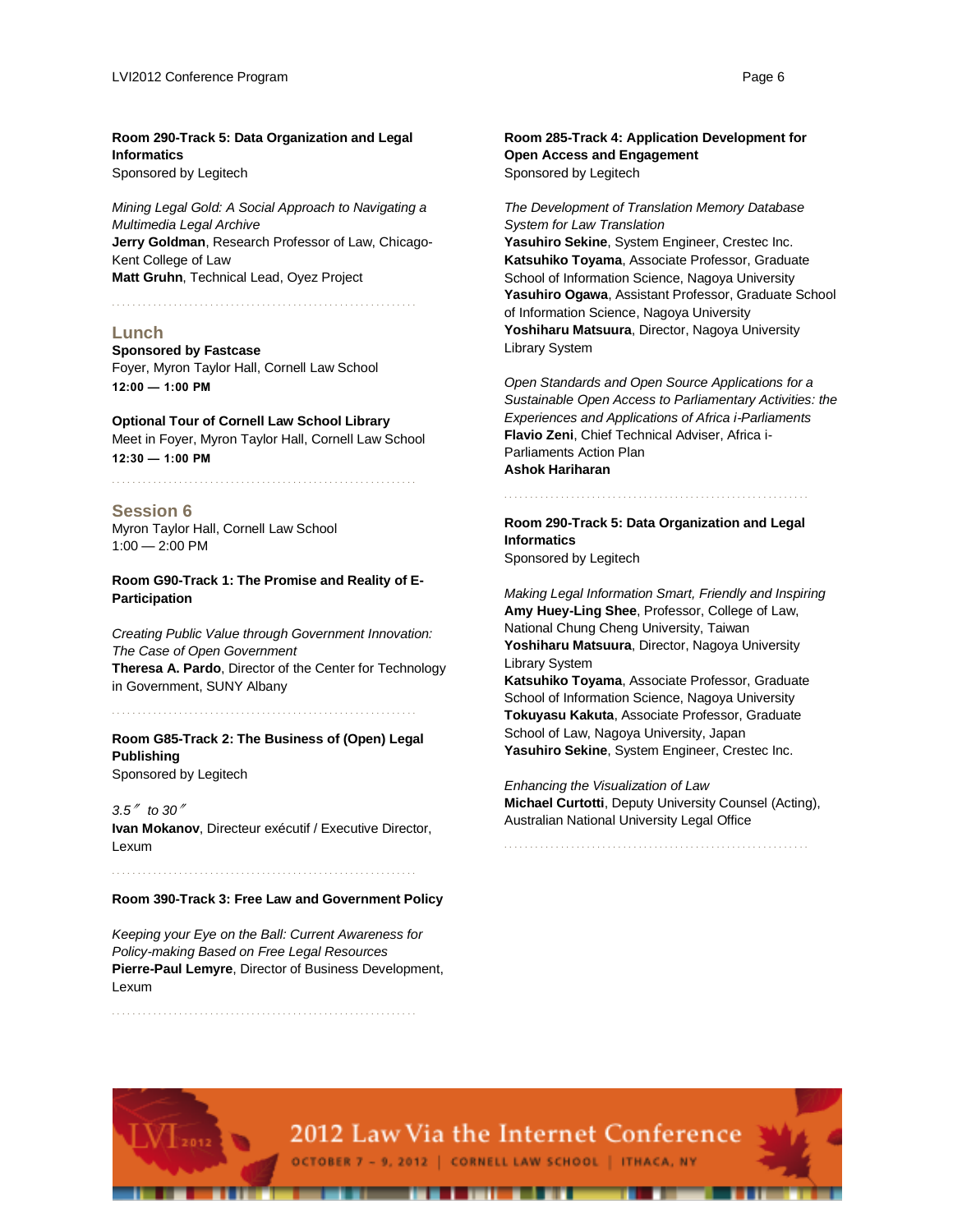**Session 7** Myron Taylor Hall, Cornell Law School 2:30 — 3:30 PM

#### **Room G90-Track 1: The Promise and Reality of E-Participation**

*Opening Government: Managing Complexity and Producing Public Value I* **Moderator: Jackeline Solivan**, Cornell eRulemaking Initiative, Cornell Law School

*Modeling an Open Government Information Polity* **Natalie Helbig**, Senior Program Associate, Center for Technology in Government, SUNY Albany

*A Public Value Analysis Tool for Open Government Planning* **Meghan Cook**, Program Manager, Center for

Technology in Government, SUNY Albany

. . . . . . . . . . . . . . . . . . . . . . . . . . . . . . . . . . . . . . . . . . . . . . . . . . . . . . . . . . .

**Room G85-Track 2: The Business of (Open) Legal Publishing**

Sponsored by Legitech

*Organizational and Business Perspectives on Open Access to Information* **Oya Rieger**, Associate University Librarian, Digital Scholarship Services, arXiv Program Director, Cornell

. . . . . . . . . . . . . . . . . . . . . . . . . . . . . . . . . . . . . . . . . . . . . . . . . . . . . . . . . . .

University Library

#### **Room 390-Track 3: Free Law and Government Policy**

*Putting the Law Online: Balancing Litigant Privacy and Access to the Law* **Brian Carver**, Assistant Professor, UC Berkeley School of Information

*Implications of Publishing Legal Information in a Small Island State: Privacy v Open Justice* **James Lambert**, Director of Services, Jersey Court Service **Sue du Feu**, Programme Director, Jersey Legal Information Board (JLIB)

. . . . . . . . . . . . . . . . . . . . . . . . . . . . . . . . . . . . . . . . . . . . . . . . . . . . . . . . . . .

**Open Access and Engagement** Sponsored by Legitech

*"Birds of a Feather" Panel* **Thomas R. Bruce,** Director and Co-Founder, Legal Information Institute **Ed Walters,** CEO, Fastcase **Joshua Tauberer,** Civic Hacker and Entrepreneur, GovTrack.us **Eric Mill,** Developer, Sunlight Foundation **Andrew Mowbray,** Director, Australasian Legal Information Institute **Anurag Acharya,** Founding Engineer, Google Scholar

. . . . . . . . . . . . . . . . . . . . . . . . . . . . . . . . . . . . . . . . . . . . . . . . . . . . . . . . . . .

**Room 290-Track 5: Data Organization and Legal Informatics** Sponsored by Legitech

*Crowdsourced Relational Law and the Redefinition of the Public Space*

**Pompeu Casanovas**, Director of Advanced Research, Professor of Philosophy and Sociology of Law, Autonomous University of Barcelona, School of Law **Enric Plaza**, Research Professor, Spanish Council for Scientific Research (CSIC)

*The Case for Curation: The Relevance of Digest and Citator Results in Westlaw and Lexis* **Susan Nevelow Mart,** Library Director and Associate Professor of Law, University of Colorado

. . . . . . . . . . . . . . . . . . . . . . . . . . . . . . . . . . . . . . . . . . . . . . . . . . . . . . . . . . .

# **Room 285-Track 4: Application Development for**